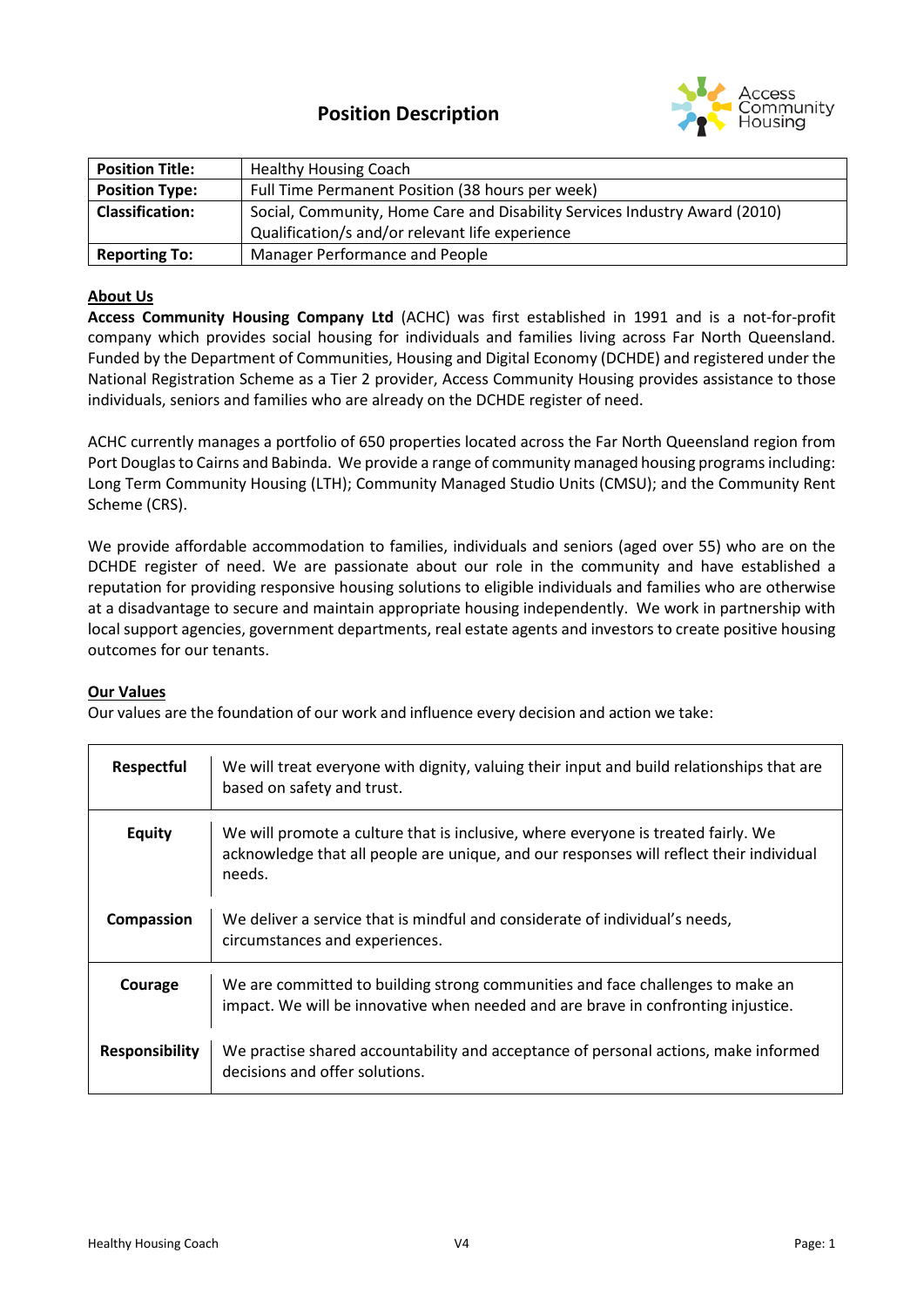# **Position Description**



## **Position Purpose**

The Healthy Housing Coach will provide information and direction around trends, needs and gaps in service. The goal is to support individuals to identify health needs and assist them to navigate the health system to access appropriate support that facilitates the sustainment of their tenancy.

## **Reporting Relationships**

The Healthy Housing Coach reports directly to the Manager Performance and People.

#### **Key Responsibilities**

|                                   | • Assess and refer vulnerable tenants to health care services around mental health,<br>substance misuse and physical health needs.                                                                                                                                                                                                            |
|-----------------------------------|-----------------------------------------------------------------------------------------------------------------------------------------------------------------------------------------------------------------------------------------------------------------------------------------------------------------------------------------------|
| <b>Service</b><br><b>Delivery</b> | Navigate the health care system to improve access and support for our tenants as<br>$\bullet$<br>required                                                                                                                                                                                                                                     |
|                                   | Deliver a range of evidence-based interventions in a culturally safe, professional and<br>$\bullet$<br>effective manner including the provision of co-case management, intake<br>assessments, cultural aspects of assessment and treatment plans, direct therapeutic<br>interventions, referrals and cultural support to specialised services |
|                                   | Facilitate new and foster existing networks and connections with specialised support<br>$\bullet$<br>services and organisations                                                                                                                                                                                                               |
|                                   | • Attend and participate in regular tenant meetings and assist tenants with information<br>and skills from beginning a tenancy to ending a tenancy successfully.                                                                                                                                                                              |
|                                   | Develop, deliver, implement and evaluate relevant and appropriate educational<br>$\bullet$<br>resources that are culturally appropriate and will improve our tenant's health literacy<br>and their access to health care services.                                                                                                            |
|                                   | Sensitively and appropriately communicate with individuals from diverse cultural<br>backgrounds while advocating on behalf of Aboriginal and Torres Strait Islander<br>peoples and stakeholders.                                                                                                                                              |
|                                   | Develop and implement programs, workshops and life skills opportunities for tenants<br>$\bullet$                                                                                                                                                                                                                                              |
|                                   | Contribute to the development of culturally appropriate information that ensures the<br>diversity of tenants have a comprehensive understanding of their rights and<br>responsibilities.                                                                                                                                                      |
| <b>Tenancy</b>                    | Participate in Tenant Advisory Group (TAG) and other tenant engagement activities<br>$\bullet$                                                                                                                                                                                                                                                |
| <b>Engagement</b>                 | as required.<br>Participate in Tenancy Meetings and related events and activities as required.<br>$\bullet$                                                                                                                                                                                                                                   |
|                                   | Ensure that all tenant information is protected in line with ACHC privacy and<br>$\bullet$                                                                                                                                                                                                                                                    |
| Data<br><b>Management</b>         | confidentiality policies.                                                                                                                                                                                                                                                                                                                     |
|                                   | • Ensure all relevant tenant information is entered into ACHC's client information<br>management system accurately and in a timely manner.                                                                                                                                                                                                    |
| <b>Team Work</b>                  | Provide timely feedback and information to the Manager Performance and People in<br>$\bullet$                                                                                                                                                                                                                                                 |
|                                   | relation to tenant, tenancy and staff related matters.                                                                                                                                                                                                                                                                                        |
|                                   | • Provide timely feedback and information to the Manager Performance and People in                                                                                                                                                                                                                                                            |
|                                   | relation to support services and networking with external stakeholders.                                                                                                                                                                                                                                                                       |
|                                   | Participate in team learning, awareness and compliance activities as required.                                                                                                                                                                                                                                                                |
|                                   | Participate in professional development and training activities as required.                                                                                                                                                                                                                                                                  |
|                                   | Contribute to creating a positive working relationship all team members.                                                                                                                                                                                                                                                                      |
|                                   | Participate and contribute to the ACHC's continuous quality improvement strategy.                                                                                                                                                                                                                                                             |
|                                   | Participate and contribute to staff and housing meetings as required.                                                                                                                                                                                                                                                                         |
| General                           | Other duties as required and within reason.                                                                                                                                                                                                                                                                                                   |